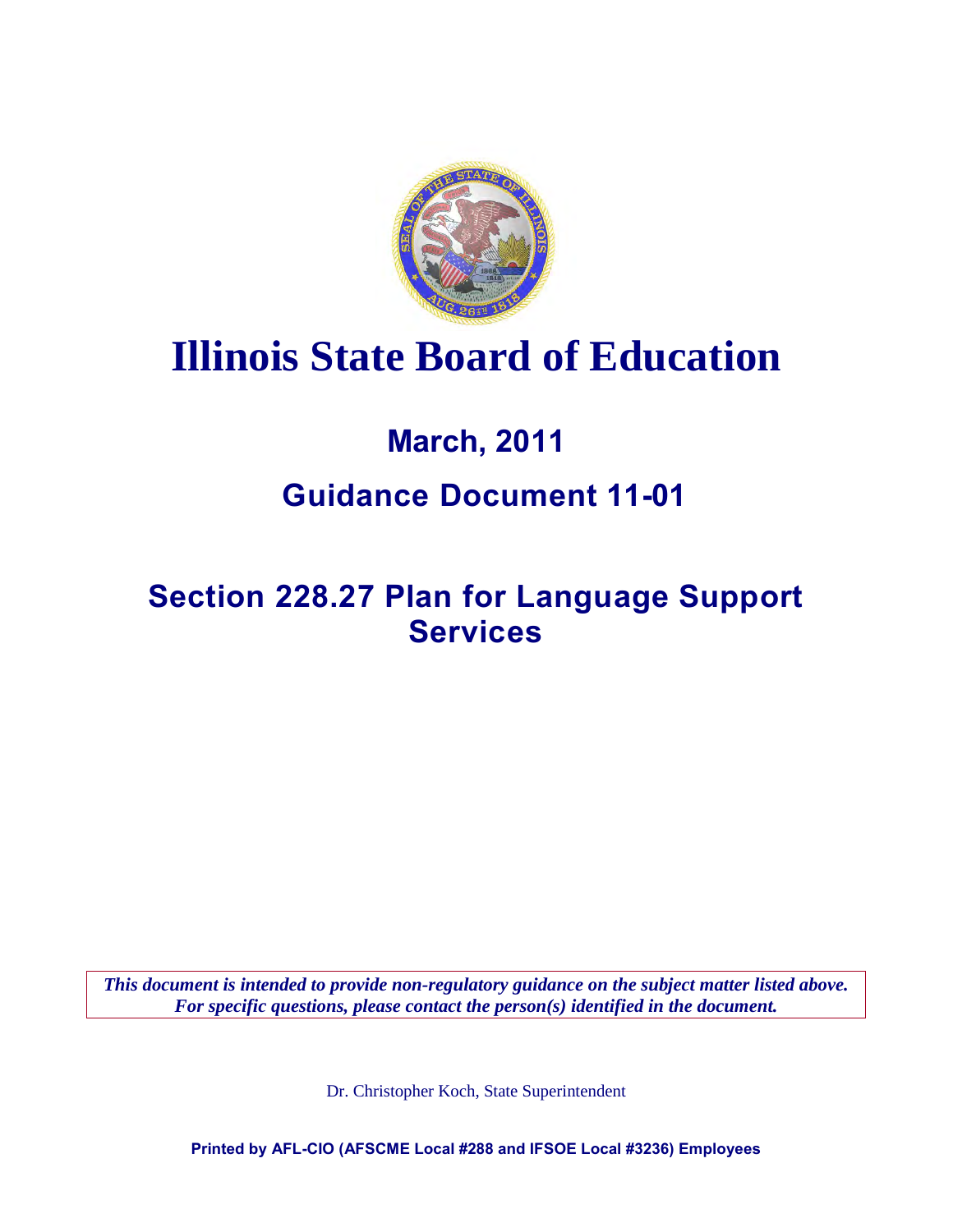### **Questions and Answers Regarding a Section 228.27 Plan For Language Support Services**

### **TABLE OF CONTENTS**

- 1. What is the Section 228.27 Plan?
- 2. When are districts required to develop a Section 228.27 Plan?
- 3. Is a Section 228.27 Plan required of all districts?
- 4. When does a student achieve proficiency?
- 5. Are federal funds for ELL services available to a district to implement TBE and/or TPI services to students who participate in such a program after the third year?
- 6. Are federal funds for ELL services available to a district to implement services for students who are served under a Section 228.27 Plan?
- 7. How does a district prepare a Section 228.27 Plan for submission to the State Superintendent?
- 8. How often does a district submit a Section 228.27 Plan to the State Superintendent?
- 9. What are some examples of educationally sound language acquisition services program models that could satisfy federal obligations?
- 10. Are LEP students who exited from a TBE or TPI program after the completion of 3 years, without achieving a score of "proficiency" on the State English Language Proficiency Examination, classified by the State as "proficient" for AMAO reporting purposes?
- 11. Is a student who is not enrolled in a TBE or TPI program, but who was identified as having limited-English proficiency, required to participate in the State's annual English Language Proficiency Examination until he/she achieves a "proficient" score?
- 12. What is the appropriate student population to be counted for purposes of "Adequate Yearly Progress" (AYP) under the Elementary and Secondary Education Act (ESEA) regulations for the Limited English Proficient (LEP) students' subgroup?
- 13. Are districts required to monitor the progress of former LEP students?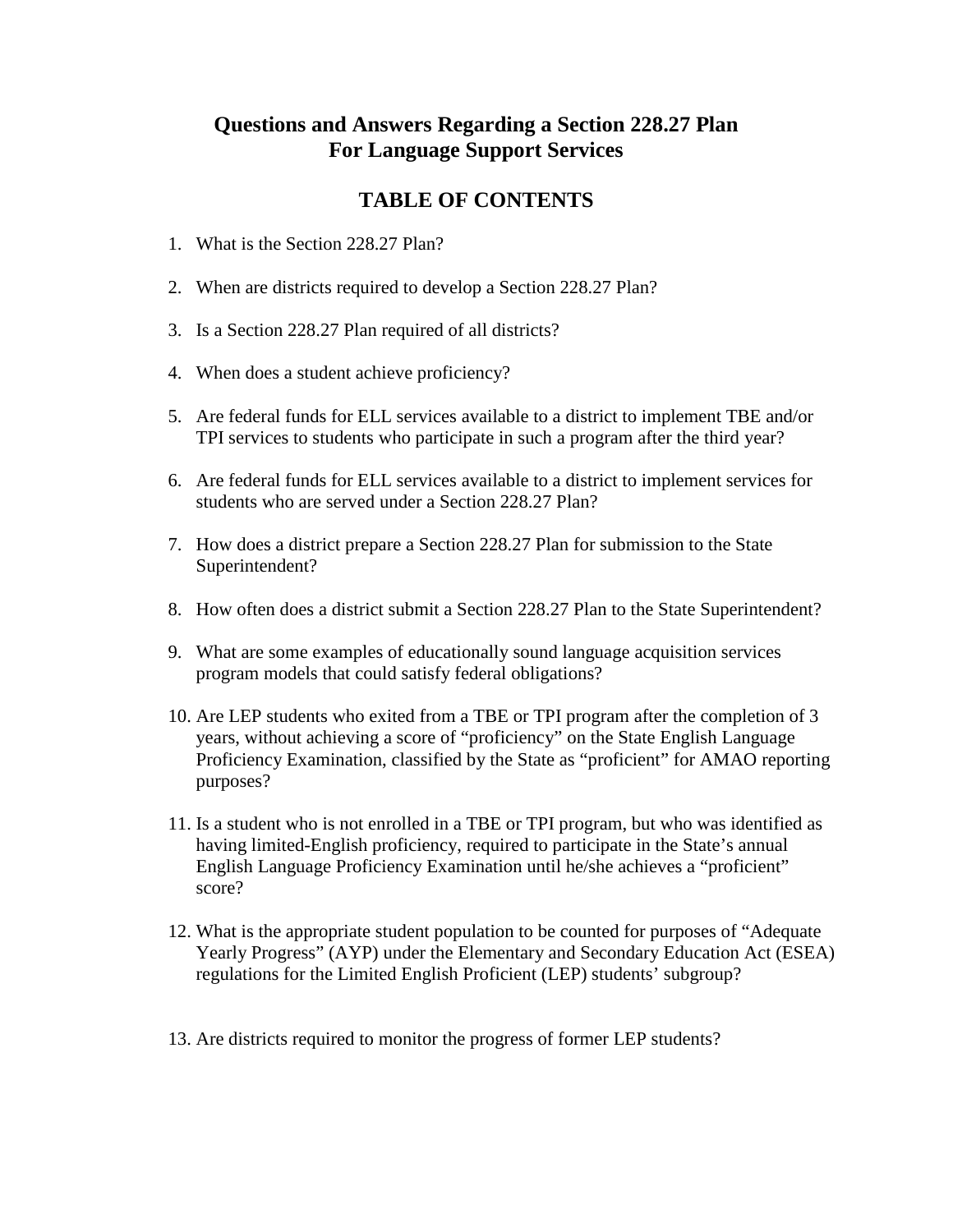#### **Section 228.27 Language Acquisition Services for Certain Students Exiting the Program**

In accordance with Section 1703(f) of the Equal Educational Opportunities Act (EEOA), a school district must provide services that will enable limited English proficient  $[LEP]$ <sup>[1](#page-2-0)</sup> students to "overcome barriers that impede equal participation by these students in the district's instructional programs" (see 20 USC 1703). Section 14C-3 of the School Code, however, authorizes school districts to discontinue services to students who have been enrolled and participated in the TBE or TPI program for three consecutive years. In instances where a school district chooses to discontinue TBE or TPI program services as permitted under Section 14C-3 of the School Code for those students who have not achieved English proficiency as determined by the process set forth in Section 228.25(b) of this Part, the district shall submit a plan to the State Superintendent that describes the actions it will take to meet its obligations under Section 1703(f) of the EEOA. Any amendments to the plan shall be submitted to the State Superintendent no later than 30 days following adoption of the changes. The plan shall at least include:

a) the process and criteria the district will use to make a determination of when to exit eligible students from the TBE or TPI program (e.g., after a certain amount of time in the program, once a prescribed academic or proficiency level is achieved);

b) The language acquisition services and methods to be provided, including how the services and methods differ from the general program of instruction in content, instructional goals, and the use of English and home language instruction;

c) How the program will meet the educational needs of the students and build on their academic strengths;

d) How the program will specifically help the students learn English and meet academic achievement standards for grade promotion and graduation;

e) The names and qualifications of the staff who will implement the program; and

f) How sufficient resources, including equipment and instructional materials, shall be made available to support the program.

(Source: Added at 34 Ill. Reg. 11581, effective July 26, 2010)

<span id="page-2-0"></span> $\overline{\phantom{a}}$ <sup>1</sup> Limited English proficient (LEP) is the term used by the federal government to identify students whose first language is other than English **and** who are unable to perform ordinary class work in English. Increasingly, English language learner (ELL) is the term preferred over LEP. English Language Learners (ELLs) are students whose first language is not English and who are in the process of learning English. ELL is used interchangeably with LEP in this document.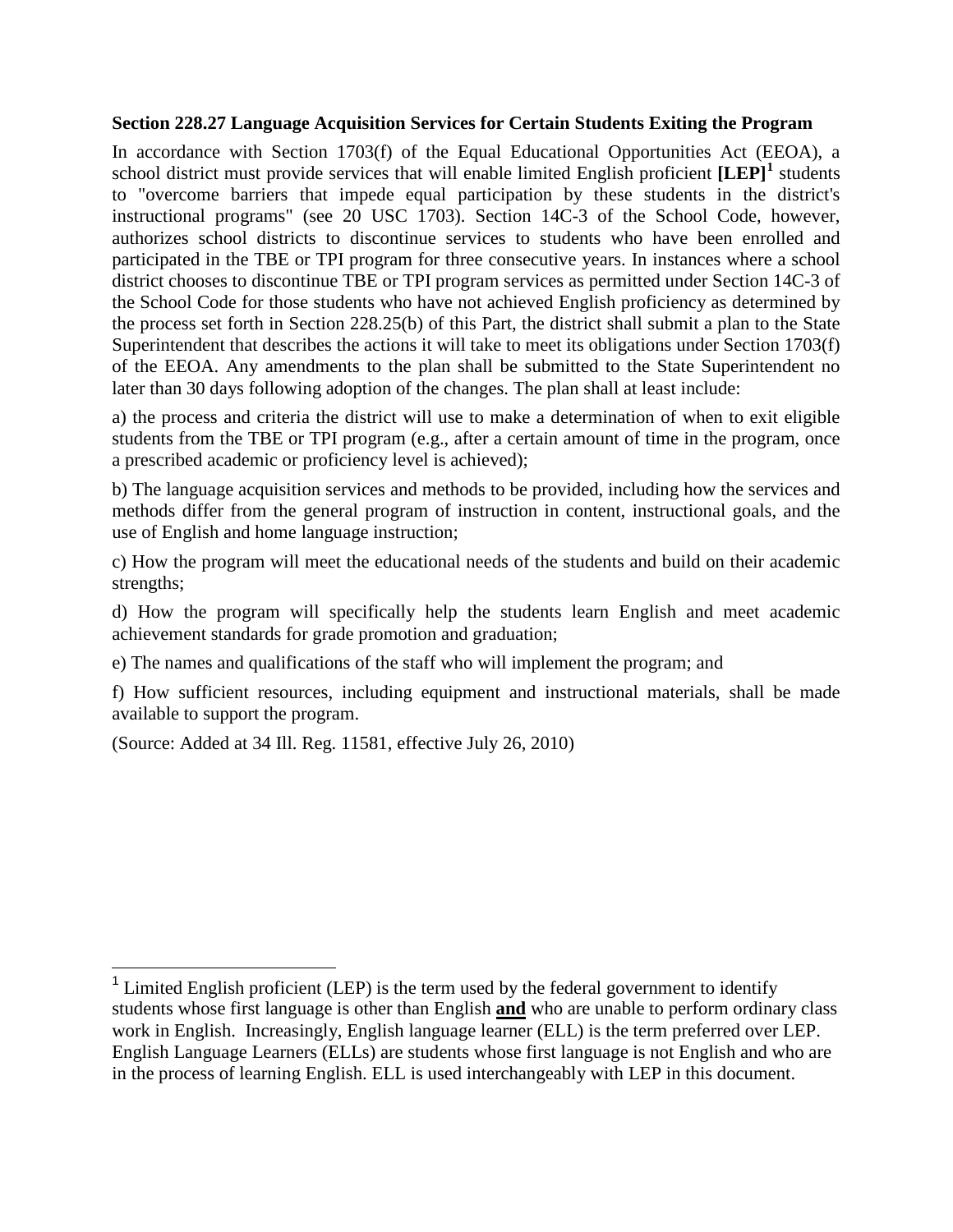#### **1. What is the Section 228.27 Plan?**

A Section 228.27 Plan addresses a district's plan for continuing services for English Language Learner (ELL) students who leave a transitional bilingual education (TBE) program or a transitional program of instruction (TPI) without having achieved English proficiency through a proficient score on the ACCESS for ELLs® (ACCESS). Section 228.27 identifies school district requirements under both state law and the federal mandate in the Equal Educational Opportunities Act (EEOA).

#### **2. When are districts required to develop a Section 228.27 Plan?**

Section 228.27 Plans are only required of those districts that choose to discontinue TBE and TPI program parameters for students who have not yet achieved English language proficiency after those students have been in the TBE or TPI program for three years. Section 14C-3 of the School Code allows districts not to continue TBE or TPI services after a student is in such a program for three years, but federal law (Section 1703(f) of the EEOA) clearly requires school districts to provide services that will enable LEP students to overcome barriers to educational achievement. Thus, despite the school code explicitly permitting school districts to exit nonproficient students from TBE/TPI program parameters after three years, school districts that do in fact exit non-proficient students must provide these students services in accordance with the Section 228.27 Plans until such students achieve English proficiency on ACCESS.

#### **3. Is a Section 228.27 Plan required of all districts?**

No. It is not required if the district continues TBE/TPI services for ELL students until they achieve proficiency on the ACCESS. The State Board of Education recommends as a best practice that school districts continue TBE and TPI program parameters beyond three years until (ELL) students achieve the proficient score on the ACCESS. Please note that for each student who remains in the program beyond three (3) years, the district has to obtain the consent of the student's parent or guardian. See 105 ILCS 14C-3. The requirements set forth in Article 14C and Part 228 of the 23 Illinois Administrative Code continue to apply in the situation where a public school district appropriately extends services beyond the three (3) years.

#### **4. When does a student achieve proficiency?**

A student identified as ELL is entitled to services (but, as noted above, not necessarily within TBE/TPI program parameters) until such student obtains a minimum Overall Composite Proficiency Level of 4.8 and a minimum Literacy Composite Proficiency Level of 4.2 on ACCESS. Thus, districts must continue to provide ELLs with appropriate services until they achieve these cut scores on ACCESS.

#### **5. Are federal funds for ELL services available to a district to implement TBE and/or TPI services to students who participate in such a program after the third year?**

Yes, state and federal (Title III) funding for ELL services is available to districts to provide TBE and/or TPI services to ELL students, as defined in question #4 above, who participate in such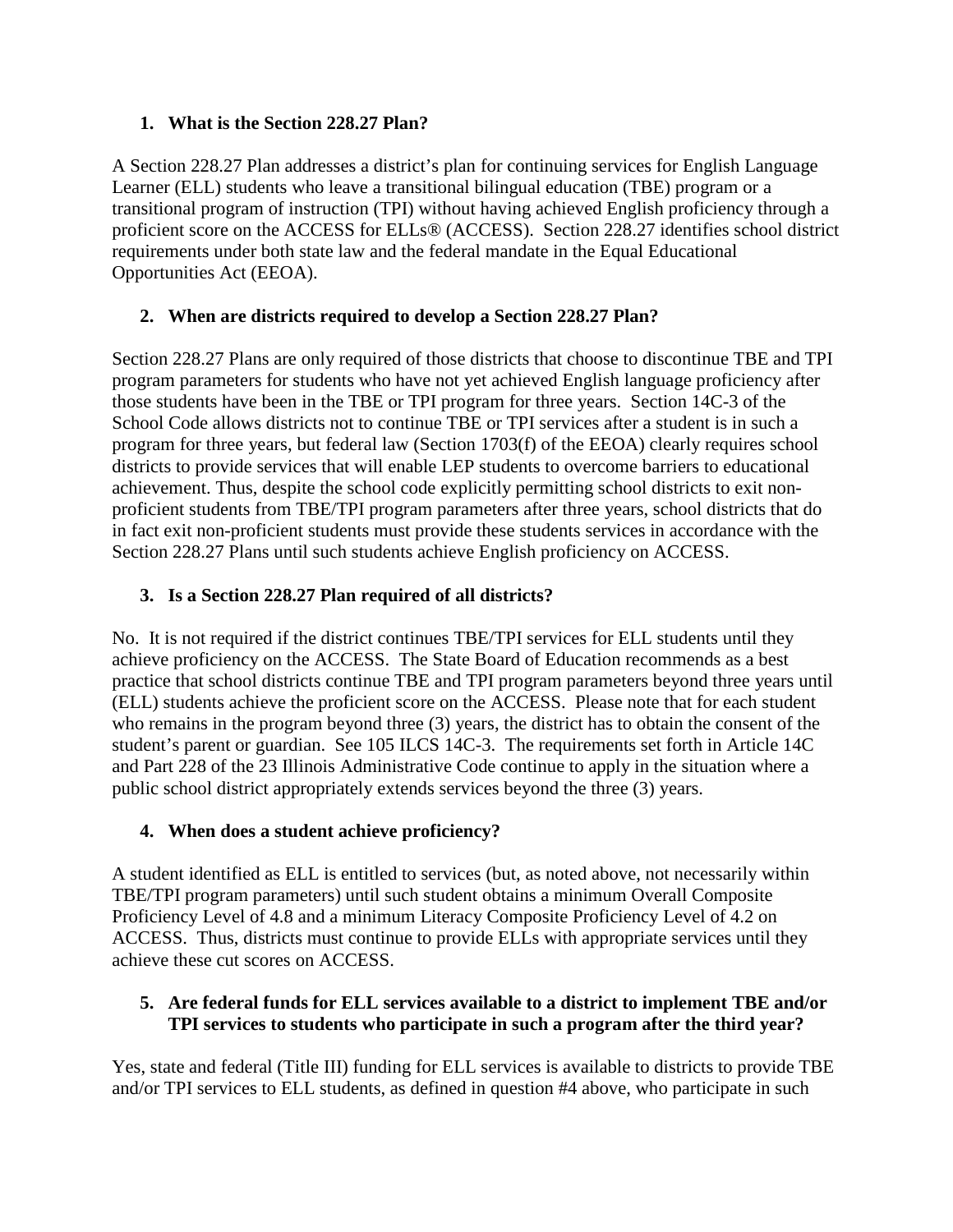services after the third year. Notwithstanding the foregoing sentence, and in accordance with Section 228.50(c)(3), in order to be eligible to receive and retain State funding for a particular student, the district must offer at least 5 class periods of services per week to such student.

#### **6. Are federal funds for ELL services available to a district to implement services for students who are served under a Section 228.27 Plan?**

Yes, federal (Title III) funding for ELL services is available to districts that provide supplemental language support services to ELL students under a Section 228.27 Plan and receive state TBE and/or TPI funding. Title III funds cannot be used to supplant state, local or other federal funds that, in the absence of Title III funds, would have been available for ELL students. However, the ELL students served under the Section 228.27 Plan do not generate state TBE or TPI funding. This is yet, another reason to continue providing services within the TBE/TPI program parameters rather than under a Section 228.27 Plan.

#### **7. How does a district prepare a Section 228.27 Plan for submission to the State Superintendent?**

The Section 228.27 Plan must be completed on a template to be provided by the State Superintendent and must address at least the six areas included under 228.27(a-f). The Section 228.27 Plan must be on file with the State Superintendent by June 30, prior to the beginning of the grant period. For example, for the FY 2012 funding cycle, plans must be received no later than June 30, 2011. The plan will be reviewed during the annual state TBE and TPI and Title III funding application review process.

#### **8. How often does a district submit a Section 228.27 Plan to the State Superintendent?**

Section 228.27 Plans do not need to be submitted annually. Once the initial Plan has been submitted, a district does not need to resubmit it until changes are made. Any amendments to the plan must be submitted to the State Superintendent no later than 30 days after adoption of the change.

#### **9. What are some examples of educationally sound language acquisition services program models that could satisfy federal obligations?**

A number of different language acquisition models are considered to be educationally sound and supported by scientifically-based research. The Office of Civil Rights (OCR) and the Illinois State Board of Education (ISBE) do not require a particular educational approach to the instruction of ELL students. Thus, districts have substantial flexibility when developing programs to meet the needs of ELL students (see [http://www2.ed.gov/about/offices/list/ocr/qa](http://www2.ed.gov/about/offices/list/ocr/qa-ell.html)[ell.html](http://www2.ed.gov/about/offices/list/ocr/qa-ell.html)). Here is a list of educationally sound language acquisition services that could satisfy districts' obligations to serve LEP students exited from the TBE/TPI program after three years.

• **Transitional Bilingual Education** - Instruction is in the students' native language to enable them to transition into English. The goal is to help students transition to mainstream, English-only classrooms as quickly as possible, and the linguistic goal of such programs is English acquisition only.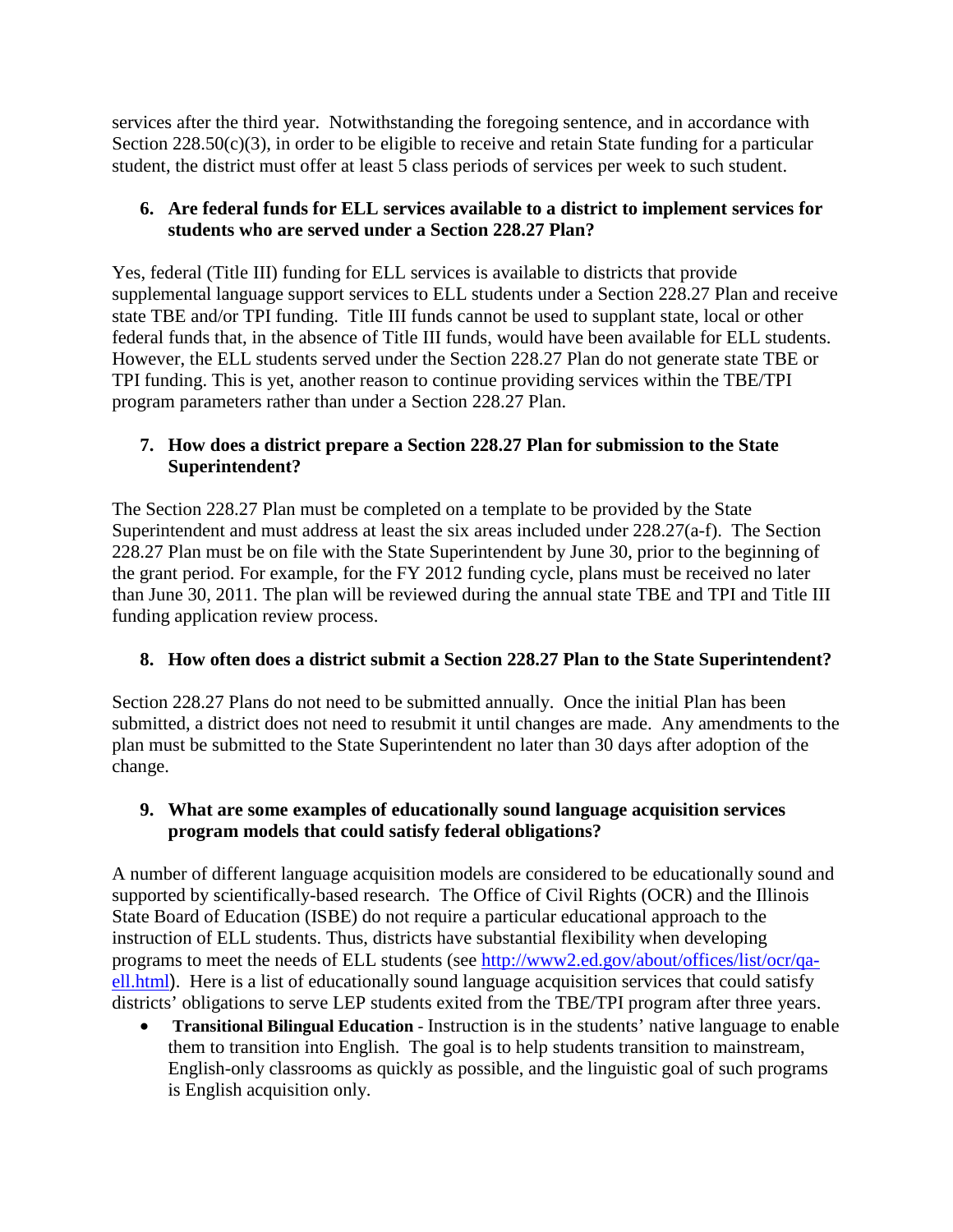- **Developmental Bilingual** Instruction is in the child's native language for an extended duration, accompanied by education in English. The goal is to develop bilingualism and biliteracy in both languages.
- **Dual Language/Two-Way Immersion** Instruction is given in two languages to students, usually in the same classroom, who may be speakers of one language or the other, with the goal of the students becoming proficient in both languages.
- **English as a Second Language** The language of instruction is mostly English but may include some support to students in their native language. Classes may be composed of students who speak many different languages but are not fluent in English. They may attend classes for one or more periods each day, to work strictly on English skills.
- **Content-Based English as a Second Language** Instruction integrates language instruction with content area to meet the linguistic and academic needs of English learners. Classes may be composed of students who speak many different languages but are not fluent in English
- **Sheltered English Instruction** Instruction is entirely in English. Teachers strive to deliver lessons in clear, direct, simple English and use a wide range of scaffolding strategies so that students develop English language skills and learn academic subjects. Classes may be composed of students who speak many different languages but are not fluent in English

#### **10. Are LEP students who exited from a TBE or TPI program after the completion of 3 years, without achieving a score of "proficiency" on the State English Language Proficiency Examination, classified by the State as "proficient" for AMAO reporting purposes?**

No, only students who have achieved the proficiency exit criterion on ACCESS may be deemed "proficient" for any and all purposes, including but not limited to, Title III AMAO determinations, reporting, and instructional purposes.

#### **11. Is a student who is not enrolled in a TBE or TPI program, but who was identified as having limited-English proficiency, required to participate in the State's annual English Language Proficiency Examination until he/she achieves a "proficient" score?**

Yes, a student who, pursuant to Section 228.15(e), has been identified as LEP by a district, even if not enrolled in a TBE or TPI program (e.g., because a parent has refused services or the district has discontinued TBE or TPI services for the student after 3 years in the program), is required to participate in the State's annual English Language Proficiency Examination until he/she receives a "proficient" score.

**12. What is the appropriate student population to be counted for purposes of "Adequate Yearly Progress" (AYP) under the Elementary and Secondary Education Act (ESEA) regulations for the Limited English Proficient (LEP) students' subgroup?**